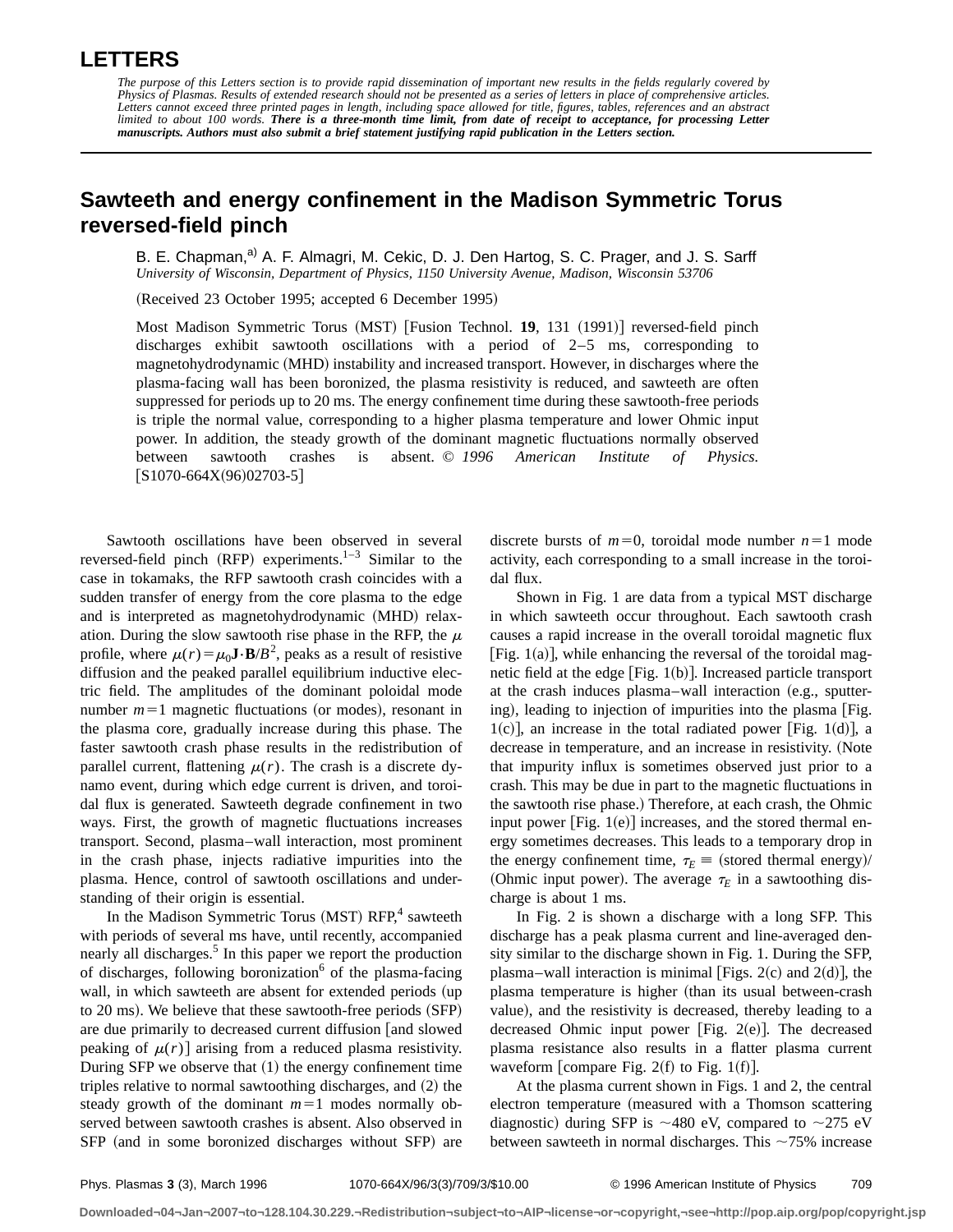

FIG. 1. Time variations of (a) the cross-section-averaged toroidal magnetic field,  $(b)$  the toroidal magnetic field at the plasma edge,  $(c)$  the CIII  $(464.74)$ nm) intensity, (d) the total radiated power, (e) the Ohmic input power, and (f) the toroidal plasma current during a typical MST discharge. A sawtooth crash is indicated by a dashed line.

in temperature coupled with the lower Ohmic input power leads to a SFP  $\tau_E$  of  $\sim$ 3 ms. Soft x-ray measurements indicate that the temperature and, thus,  $\tau_E$  are sustained until the crash that ends the SFP.

The behavior of the dominant magnetic modes during SFP is quite different from that between sawtooth crashes in normal discharges. The dominant modes have  $(m,n)=(1,6)$ ,  $(1,7)$ , and  $(1,8)$  and are resonant at various radii in the plasma core. In Fig.  $3(a)$  is shown the evolution of the  $(1,6)$ during a complete sawtooth cycle in a boronized discharge. Its amplitude increases (in the rise phase) until the crash that begins at  $\sim$ 13.4 ms. In Fig. 3(d) is shown the evolution of the  $(1,6)$  during a SFP later in the same discharge. Here, the mode maintains a nearly steady amplitude until the crash at the end of the SFP. This behavior is typical of the  $(1,7)$ ,  $(1,8)$ and higher- $n$   $m=1$  modes as well.

The behavior of the  $(0,1)$  mode between sawtooth crashes depends on the condition of the plasma-facing wall. The  $(0,1)$ , like all  $m=0$  modes, is resonant at the reversal radius (across which the toroidal magnetic field changes direction) near the plasma edge. In nonboronized discharges, the  $(0,1)$  amplitude remains small between crashes. However, following boronization, the  $(0,1)$  often exhibits quasiperiodic bursts, in both the sawtooth rise phase and SFP. The behavior of the  $(0,1)$  in a complete sawtooth cycle is shown in Fig.  $3(b)$ , while its behavior in a SFP is shown in Fig.  $3(e)$ . In neither the sawtooth rise phase or SFP are these bursts correlated with changes in the  $(1,6)$  or other  $m=1$  mode amplitudes. At each sawtooth crash, however, the amplitudes of the  $(0,1)$ ,  $(1,6)$ , and most of the other detectable modes



FIG. 2. Time variations of the plasma parameters in Fig. 1 during a discharge with a sawtooth-free period (SFP).

increase dramatically in unison. The effect is the same whether the crash follows a normal rise phase or a SFP.

Shown in Figs.  $3(c)$  and  $3(f)$  is the surface poloidal voltage,  $V_{\theta}$ . At each sawtooth crash,  $V_{\theta}$  increases substantially, responding to the overall increase of toroidal flux. Such an increase, indicative of a dynamo event, is also observed at a smaller amplitude coincident with each burst of the  $(0,1)$ mode. While each of these small-amplitude dynamo events causes a temporary increase in the Ohmic input power [seen] clearly during the SFP shown in Fig.  $2(e)$ , the events are benign compared to sawtooth crashes. One explanation for this, beyond the difference in amplitudes, is that the smallamplitude dynamo events appear to be localized to the plasma edge, in contrast to the sawtooth crashes which affect



FIG. 3. Evolution of  $(a)$  the  $(1,6)$  mode,  $(b)$  the  $(0,1)$  mode, and  $(c)$  the surface poloidal voltage during a complete sawtooth cycle. Shown in  $(d)$ – $(f)$ are these same signals during a sawtooth-free period later in the same discharge. Note the differing time scales. The dashed lines indicate the time at which the toroidal flux peaks during sawtooth crashes. Each crash begins with a rapid increase of the mode amplitudes.

**Downloaded¬04¬Jan¬2007¬to¬128.104.30.229.¬Redistribution¬subject¬to¬AIP¬license¬or¬copyright,¬see¬http://pop.aip.org/pop/copyright.jsp**